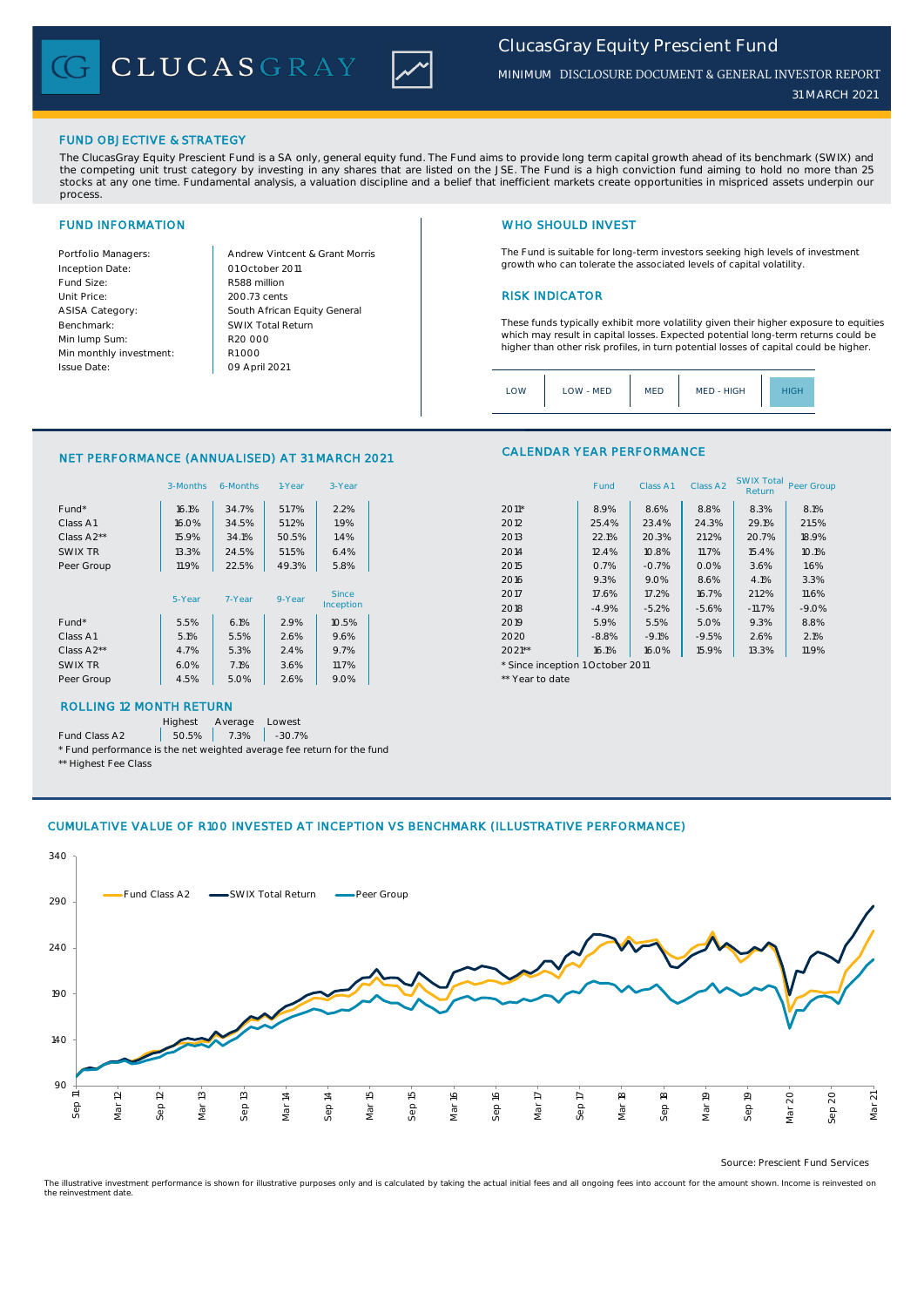**CLUCASGRAY** 



# *ClucasGray Equity Prescient Fund*

*MINIMUM* DISCLOSURE DOCUMENT & GENERAL INVESTOR REPORT

*31 MARCH 2021*

| 7.9% |
|------|
|      |
| 6.7% |
| 5.7% |
| 5.2% |
| 5.1% |
| 4.8% |
| 4.0% |
| 4.0% |
| 3.8% |
| 3.4% |
|      |



## DISTRIBUTIONS FEE STRUCTURE

| <b>Distribution Frequency</b> | Annually            | TER                                 | Class A <sub>2</sub> | Class A1 |
|-------------------------------|---------------------|-------------------------------------|----------------------|----------|
| <b>Distribution Date</b>      | 01 April            | Annual Management Fee (excl. VAT)   | .30%                 | 0.90%    |
| Last Distribution             | 5.58 cents per unit | Other Cost                          | 0.03%                | 0.03%    |
|                               |                     | VAT                                 | 0.20%                | 0.14%    |
|                               |                     | Total Expense Ratio (incl. VAT)     | .53%                 | 1.07%    |
|                               |                     | Transaction Costs (incl. VAT)       | 0.31%                | 0.31%    |
|                               |                     | Total Investment Charge (incl. VAT) | 1.84%                | 1.38%    |
|                               |                     |                                     |                      |          |

# MONTHLY COMMENTARY

The powerful global equity rally off the 2020 Covid crisis lows has continued into 2021, with the MSCI World Index gaining 5% in the 1st quarter. Against this backdrop, it was<br>pleasing to see the continuing relative recove objective. The Fund had another strong quarter, gaining over 16%, outperforming both the JSE Swix (+13%) and the General Equity peer group (+12%). The Fund is now up<br>over 34% in the last 6 months, and nearly 52% over the l

Whilst the drivers of quarterly performance have been broad based, large sectors like Gold and Banks lagged the general market. A number of companies performed well for<br>Ekxaro and Anglos all gained over 20%, with Naspers a continue to believe their investment merits are compelling, perhaps more so given recent underperformance.

At one stage in January the Fund had four resources companies in the top ten holdings, but given the extraordinary performance, and potentially elevated risks building, only Anglos and Exxaro remain in the top ten. During the quarter, we exited our holding in Billiton and Mr Price, and reduced weightings in a number of other companies, following<br>a very strong rally in their share prices. We re from current levels.

There have been many times over the years when our portfolios have looked different to both peers and the indices - this is not by design, but by leveraging off our<br>investment process, and by looking for underexplored oppo that look different. It is an approach that has served our clients well over time, but perhaps not all the time.

The ClucasGray Equity Prescient Fund was launched in October 2011. As highlighted on the fact sheets, the Fund has outperformed the general equity peer group over most<br>periods since inception. The Fund has delivered a comp opportunity set that has currently been presented to South African investors, the current composition of the fund and our view of prospective returns, we believe that the<br>fund is well placed to continue to deliver on its i

The current asset allocation of The ClucasGray Equity Prescient Fund is as follows:

| Fund Asset Allocation Q4 2020 Q1 2021 |      |     |
|---------------------------------------|------|-----|
| <b>SA Equity</b>                      | 100% | 98% |
| Cash                                  | 0%   | 2%  |

We encourage you to read our April 2021 Commentary available on our website www.cgam.co.za for more detail on our current thoughts and portfolio positioning

The number of participatory units as at 31 March 2021 was 291 561 965.